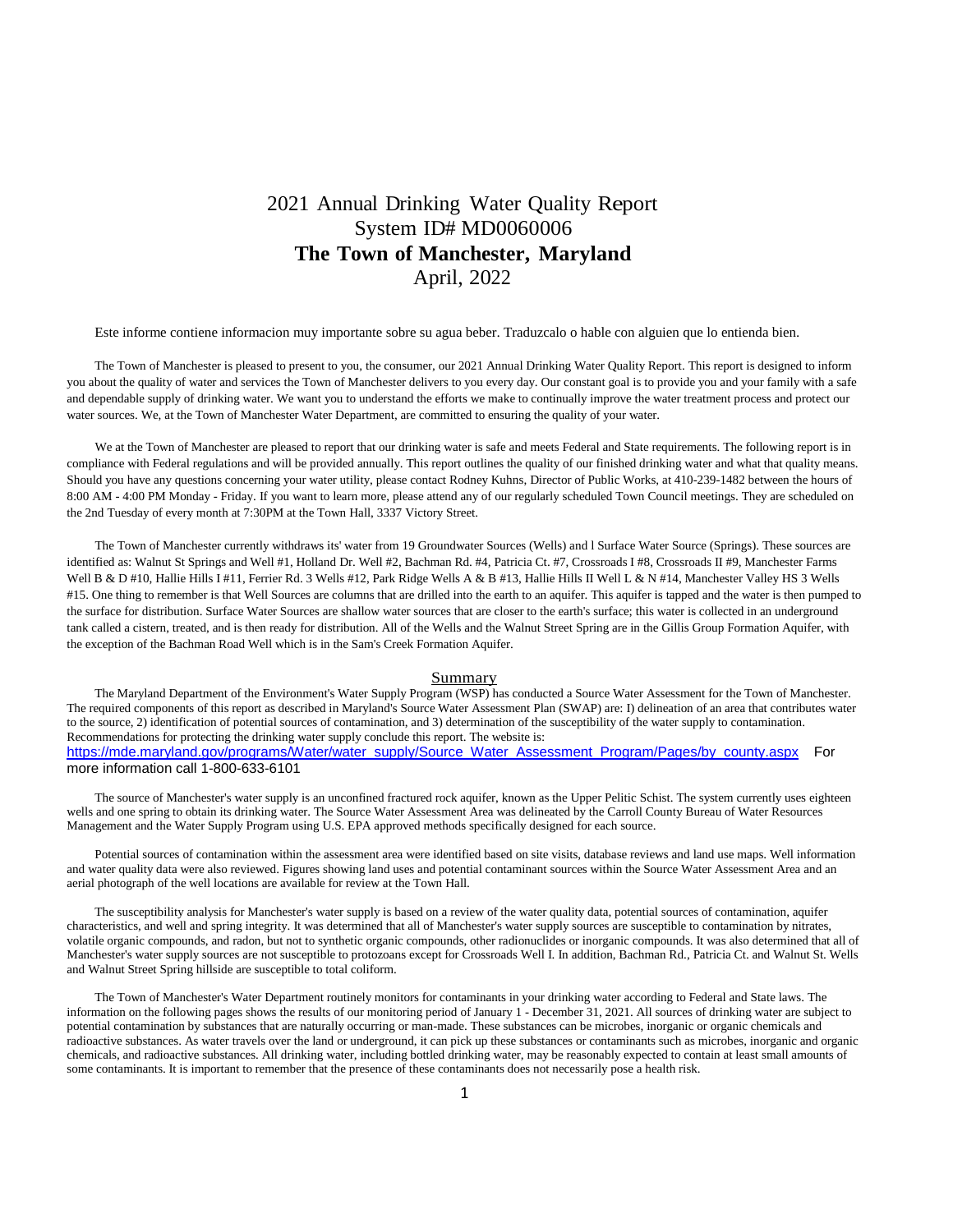# Definitions

In this report you may find many terms and abbreviations you might not be familiar with. To better understand these terms we have provided the following definitions:

Non-Detects (NID)- laboratory analysis indicates that the contaminant is not present.

Not-Applicable (NIA)- laboratory analysis was not required for this contaminant.

Parts per million (ppm) or Milligram per liter (mg/1) -one part per million corresponds to one minute in two years.

Parts per billion (ppb) or Micrograms per lifer- one part per billion corresponds to one minute in 2,000 years.

Parts per trillion (ppt) or Nanograms per liter (nanograms//)- one part per quadrillion corresponds to one minute in 2,000,000 years.

Parts per quadrillion (ppq) or Picograms per liter (picograms/1)- I part per quadrillion corresponds to !minute in 2,000,000,000 years.

Picocuries per liter (pCi/1)- picocuries per liter is a measure of the radioactivity in water.

Millirems per year (mremlyr)- measure of radiation absorbed by the body.

Mill1on Fibers per Liter (MFL)- million fibers per liter is a measure of the presence of asbestos fibers that are longer than 10 micrometers. Nephelometric Turbidity Unit (NTU) - unit to measure the clarity of water.

Action Level- the concentration of a contaminant which, if exceeded, triggers treatment or other requirements which a water system must follow.

Treatment Technique(l7)- A treatment technique is a required process intended to reduce the level of a contaminant in drinking water.

Maximum Contaminant Level- The "Maximum Allowed"(MCL) is the highest level of a contaminant that is allowed in drinking water. MCL's are set as close to the MCLG's as feasible using the best available treatment technology.

Maximum Contaminant Level Goal- The "Goal" (MCLG) is the level of a contaminant in drinking water below which there is no known or expected risk to health. MCLG's allow for a margin of safety.

# Maximum Contaminant Levels

Maximum Contaminant Levels (MCL's) are set at very stringent levels. To understand the possible health effects described for many regulated contaminants, a person would have to drink 2 liters of water every day at the MCL level for a lifetime to have a one-in-a-million chance of having the described health effect.

| <b>TEST RESULTS</b>               |           |          |             |                |                             |                                                                                                              |  |  |  |  |  |
|-----------------------------------|-----------|----------|-------------|----------------|-----------------------------|--------------------------------------------------------------------------------------------------------------|--|--|--|--|--|
| Contaminant                       | Violation | Level    | Unit        | <b>MCLG</b>    | <b>MCL</b>                  | Likely Source of Contamination                                                                               |  |  |  |  |  |
|                                   | Y/N       | Detected | Measurement |                |                             |                                                                                                              |  |  |  |  |  |
| <b>Radioactive Contaminants</b>   |           |          |             |                |                             |                                                                                                              |  |  |  |  |  |
| Combined radium (2020)<br>226/228 | N         | 0.5      | pCi/L       | $\Omega$       | 5                           | Erosion of natural deposits                                                                                  |  |  |  |  |  |
| <b>Inorganic Contaminants</b>     |           |          |             |                |                             |                                                                                                              |  |  |  |  |  |
| Copper (2020)                     | N         | 0.79     | ppm         | 1.3            | $AL=1.3$                    | Corrosion of household plumbing<br>systems; erosion of natural deposits;<br>leaching from wood preservatives |  |  |  |  |  |
| Lead – Distribution $(2020)$      | N         | 3        | ppb         | $\Omega$       | $AL=15$                     | Corrosion of household plumbing<br>systems, erosion of natural deposits                                      |  |  |  |  |  |
| Nitrate (as Nitrogen)<br>(2021)   | N         | 6        | ppm         | 10             | 10                          | Runoff from fertilizer use; leaching<br>from septic tanks, sewage; erosion of<br>natural deposits            |  |  |  |  |  |
| Barium (2021)                     | N         | 0.023    | ppm         | $\overline{2}$ | $\mathcal{D}_{\mathcal{L}}$ | Discharge of drilling waste;<br>Discharge from metal refineries;<br>erosion of natural deposits              |  |  |  |  |  |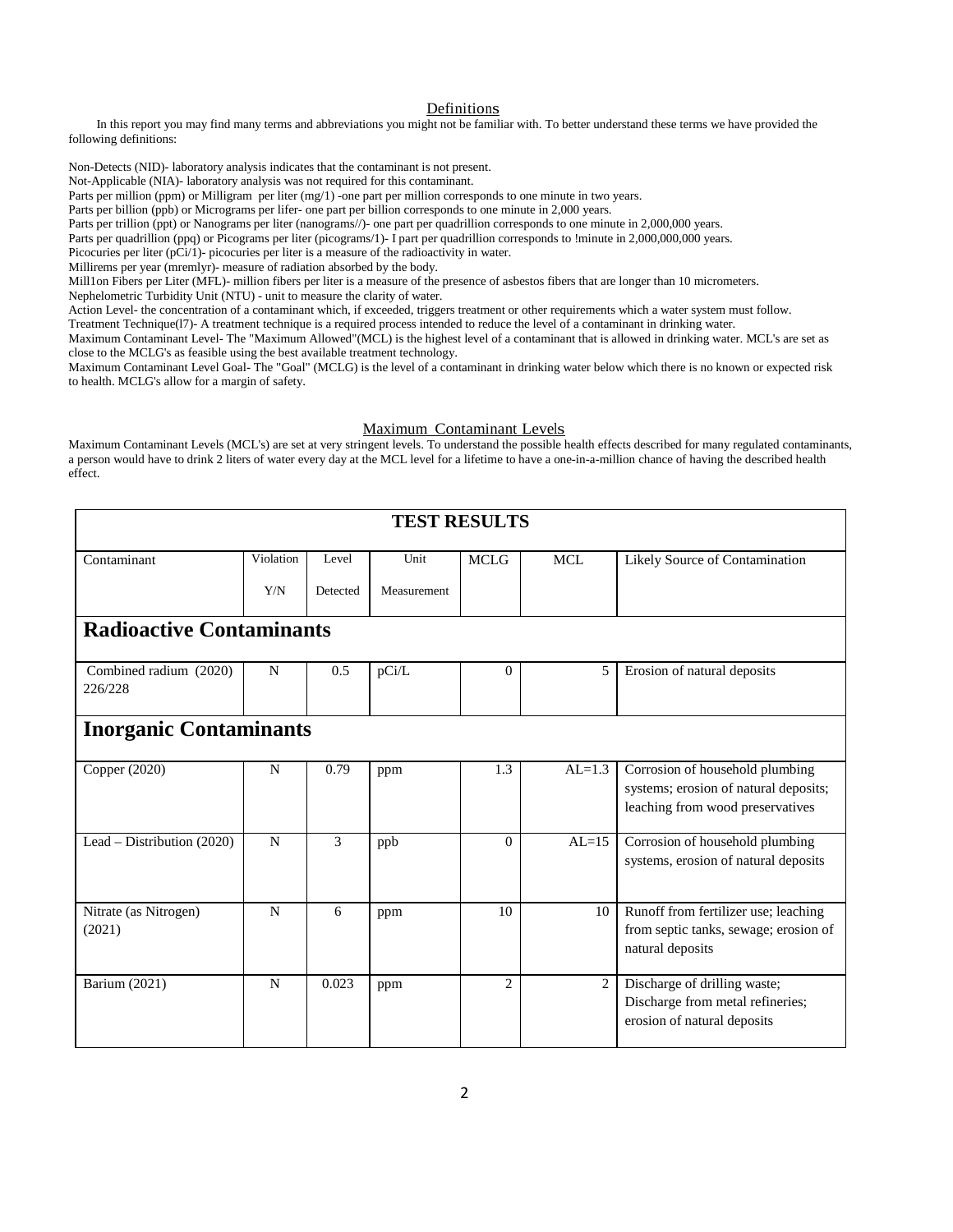| Chlorine (2021)                                          | N           | 0.7   | ppm | 4            | $\overline{\mathcal{A}}$ | Water Additive used to control                                      |  |  |  |  |
|----------------------------------------------------------|-------------|-------|-----|--------------|--------------------------|---------------------------------------------------------------------|--|--|--|--|
|                                                          |             |       |     |              |                          | microbes                                                            |  |  |  |  |
| Chromium (2021)                                          | N           | 12    | ppb | 100          | 100                      | Discharge from steel and pulp mills;<br>erosion of natural deposits |  |  |  |  |
| <b>Unregulated Contaminants</b>                          |             |       |     |              |                          |                                                                     |  |  |  |  |
| PFOA +PFOS                                               | N           | 14.73 | ppt | N/A          | N/A                      | See Below                                                           |  |  |  |  |
| <b>Volatile Organic Contaminants</b>                     |             |       |     |              |                          |                                                                     |  |  |  |  |
| TTHM (Distribution)<br>(2021)<br>[Total trihalomethanes] | N           | 10    | ppb | $\theta$     | 80                       | By-product of drinking water<br>chlorination                        |  |  |  |  |
| HAA5 [Haloacetic Acids]<br>(Distribution) (2021)         | $\mathbf N$ | 3     | ppb | $\mathbf{0}$ | 60                       | By-product of drinking water<br>chlorination                        |  |  |  |  |

*Note: Test results are for year 2021 or as otherwise indicated; all contaminants are not required to be tested for annually.*

Nitrate in drinking water at levels above 10 ppm is a health risk for infants of less than six months of age. High nitrate levels in drinking water can cause blue baby syndrome. Nitrate levels may rise quickly for short periods of time because of rainfall or agricultural activity. If you are caring for an infant, you should ask for advice from your health care provider.

#### **NOTE: As can be seen by results listed in the above tables, lead, which is tested for on a triennial basis (every 3 years) in Manchester's distribution system in accordance with Federal and State regulations, has not been detected in collected samples. Our most recent testing was in 2020.**

#### Lead

"If present, elevated levels of lead can cause serious health problems, especially for pregnant women and young children. Lead in drinking water is primarily from materials and components associated with service lines and home plumbing. We cannot control the variety of materials used in plumbing components. When your water has been sitting for several hours, you can minimize the potential for lead exposure by flushing your tap for 30 seconds to 2 minutes before using water for drinking or cooking. If you are concerned about lead in your water, you may wish to have your water tested. Information on lead in drinking water, testing methods, and steps you can take to minimize exposure is available from the Safe Drinking Water Hotline or at [http://www.epa.gov/safewater/lead.](http://www.epa.gov/safewater/lead)"

PFAS – short for per- and polyfluoroalkyl substances- refers to a large group of more than 4000 human made chemicals that have been used since the 1940's in a range of products, including stain- and water-resistant fabrics and carpeting, cleaning products, paints, cookware, food packaging, and fire fighting foams. These uses of PFAS have led to PFAS entering our environment, where they have been measured by several states in the soil, surface water, groundwater and seafood. Some PFAS can last a long time in the environment and in the human body and can accumulate in the food chain.

Currently, there are no federal regulations (i.e. Maximum Contaminant Levels (MCLs) for PFAS in drinking water. However, the US Environmental Protection Agency (EPA) has issued a health advisory level (HAL) of 70 parts per trillion (PPT) for the sum of PFOA and PFOS concentrations in drinking water. While not enforceable regulatory standard, when followed, the EPA HAL does provide drinking water customers, even the most sensitive populations, with a margin of protection from lifetime exposure to PFOA and PFOS in drinking water. Beginning in 2020, the Maryland Department of the Environment (MDE) initiated a PFAS monitoring program. In 2020, results from samples taken at the Town of Manchester's drinking water treatment plant showed a combined PFOA and PFAS concentrations of 0.0-14.73 ppt. No additional actions are planned at this time. MDE anticipates that EPA will establish an MCL for PFOA and PFOS in the near future. This would entail additional monitoring. Additional information about PFAS can be found on the MDE website: mde.maryland.gov